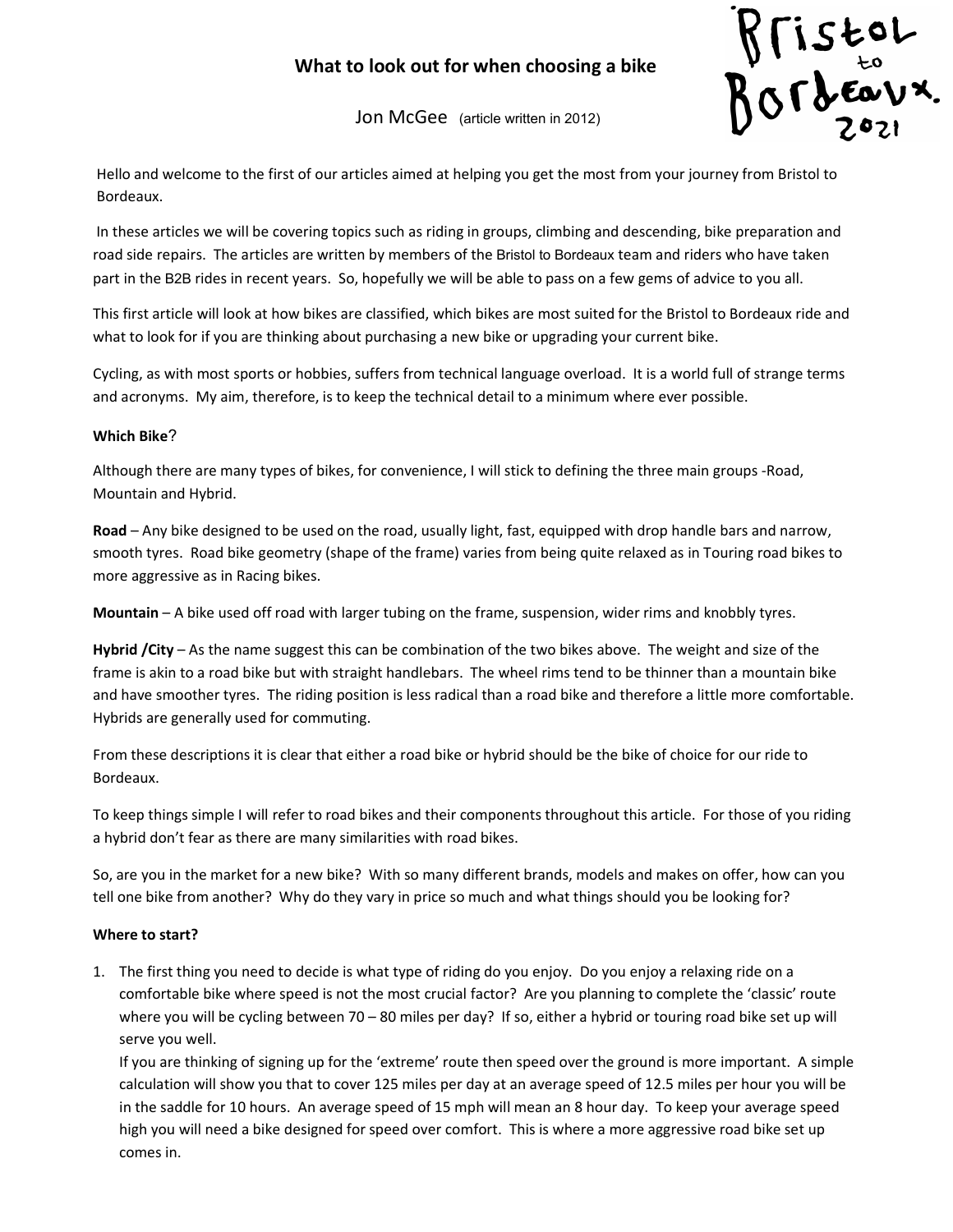- 2. Secondly, what is your budget? Most manufacturers produce a bike for each price bracket. With at least 10 large bike manufacturers you have many models to choose from regardless of your budget. As with any piece of equipment, the more you pay the better the bike. Having said that, within each price bracket there will always be a stand out bike which is excellent value for money. The price brackets tend to be somewhere in the region of sub £500, £500-£750, £750-£1000, £1000-£1500 and £1500+. I have not bothered to consider 'supermarket bikes' which can be as cheap as £70. These are not really bikes, more bike shaped objects. As a rule of thumb, if you intend riding serious miles then your budget needs to start at a minimum of £400. This will get you a bike which is up to the job, but the components will be at the lower end in terms of quality and the bike will be heavy. (As you will see in a later article, weight is everything in cycling).
- 3. Thirdly, sex and size. Getting the correct size and shape (geometry) of bike for you is an absolute must. If you are going to be spending up to 8 hours per day in the saddle (which you probably will be doing on your way to Bordeaux) your bike must 'fit' you. Ladies tend to be a little smaller in stature and shorter in reach and therefore a woman's specific bike is required. Most of the major bike manufacturers produce a women's bike but the choice is much more limited meaning only two or three bikes per manufacturer across all the price brackets!!

The best way to ensure your bike is set up correctly (in terms of saddle height and position, handlebar height, length of reach etc) is to have a bike fit session at a specialist bike shop. One of our sponsors (Bike Science) offers this type of service. They will be able to tell you exactly what size of bike to buy or alter your existing bike to fit you. We are in the process of finalising a deal with Bike Science, where by PfP riders will receive discount for a 'bike fit' session. Details will be on the PfP website in the near future.

## Why does the price of bikes vary so much?

Apart from a second hand car or a very large TV there aren't many things as expensive as a new bike. Why on earth do they vary in price so much? What are you paying for?

Well, there are three things which make all the difference to your riding experience.

Frame - Can be made from Steel (heavy - £400), Aluminium (light - £750), Carbon Fibre or Titanium (Super Light - £1000+). No prizes for guessing that the lighter the material the more expensive the frame. Don't forget weight is everything and you pay more for lighter gear.

Note - There are different grades of steel, aluminium and carbon fibre which will vary in price but that is a little too nerdy for this article.

 Wheels – The one piece of kit which makes a huge impact on the speed and comfort of your ride are the wheels. On a new bike a manufacturer will fit the cheapest wheels they can get away with. A very cheap wheel will have poor quality bearings in the hubs, thin heavy rims and will be difficult to keep true. All these things will result in a slower, less efficient ride. Once again, there are many models of wheels from companies such as Mavic, Fulcrum, Bontrager and Shimano. A cheap wheel set (front and rear) can be as a little as £70, a very good pair will set you back £350 whilst the most expensive wheels can cost £1200!! Strong wheels (designed for touring and the heavier rider) will have more spokes than a race ready pair. The more expensive wheels will have sealed bearings in the hubs and the very best wheels will have ceramic bearings. What you are looking for is the lowest 'rolling resistance' possible. As this term suggests, you want a wheel that will spin and spin as smoothly as possible for as long as possible.

Of all the upgrades you can make to your bike a new set of wheels will transform your ride.

Connected to the wheels (quite literally) are the tyres. To speed you on your way you need to reduce the friction between tyre and road to a minimum. The easiest way to do this is to replace any tyre with a deep thread with a 'slick' tyre. (Word of warning – unless you are an experienced cyclist, don't use slick tyres on wet roads or if rain is forecast). Also, the thinner the tyre, the less the amount of rubber in contact with the road. This will mean a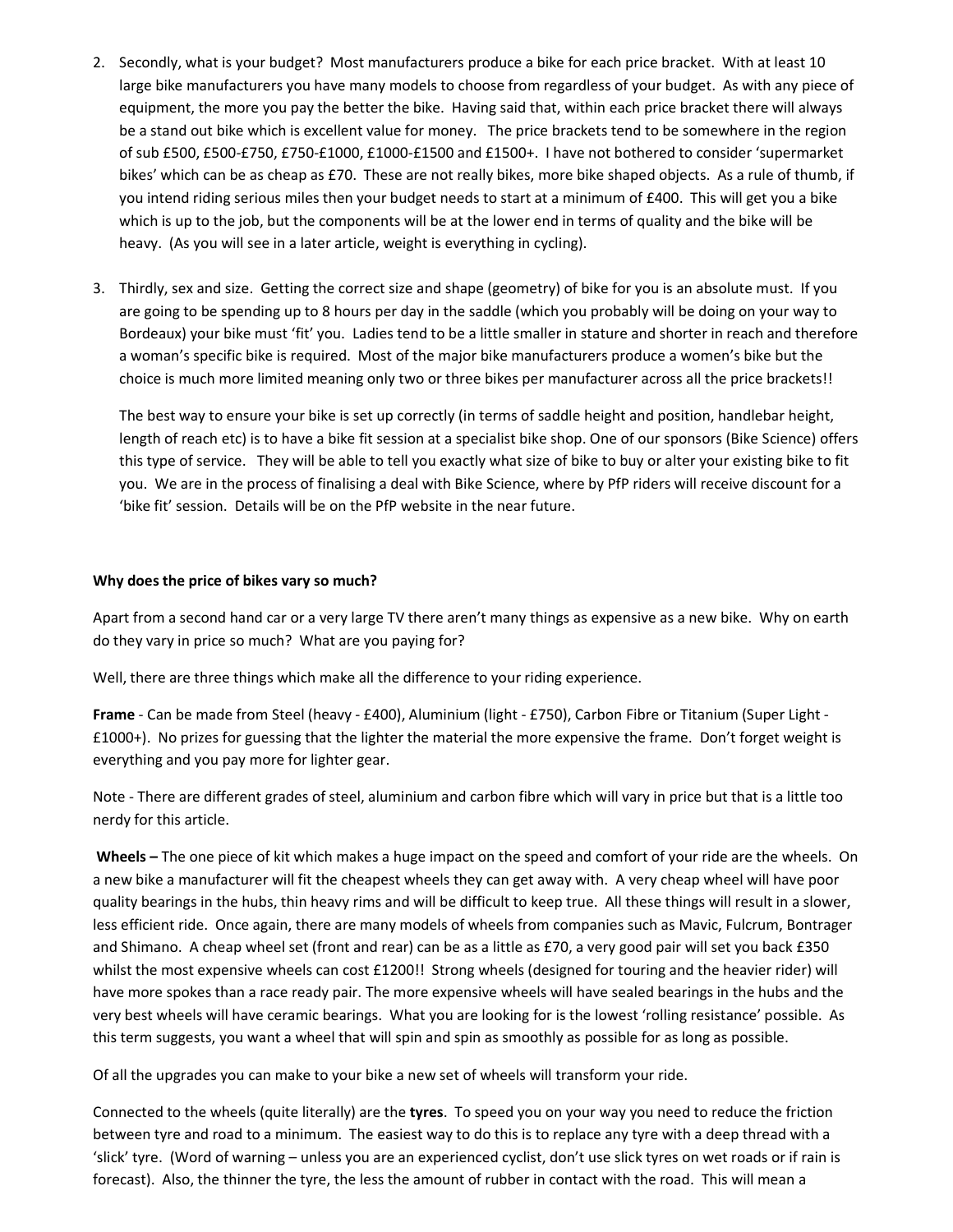reduction in friction and therefore more speed. As with all things cycling, there are many choices of tyre. Some of the top end tyres are made by Continental, Schwalbe, Michelin and Vittoria. To help with puncture prevention, many tyres now come with a Kevlar type layer within the tyre which offers protection from thorns and glass.

Components – These are all the 'bits' you find on your bike. Also known as 'Group Sets' they consist of gear shifters and brake levers, chain rings (large cogs at the front), cassette (cluster of small cogs at the rear), front derailleur, rear derailleur, brake callipers, crank arms, bottom bracket (the part the crank arms attach on to) and the chain.

The majority of road bikes are equipped with groupsets made by one of three companies.

Shimano (Japanese), SRAM (American) and Campagnolo (Italian).

Each company makes a selection of groupsets which vary massively in price. The main differences between them are weight (again), the materials they are made from, how well they are made and how smoothly they operate.

Starting with the most expensive, the groupsets for road bikes are as follows-

Shimano – Dura Ace (£1300), Ultegra, 105, Tiagra, Sora, 2300 (£250).

SRAM – Red, Force, Rival, Apex.

Campagnolo – Super Record, Record, Chorus, Athena, Centaur, Veloce.

(The prices quoted above are just for the components and not a complete bike!)

Alongside the importance of the groupset are 'gear ratios'. This term basically means "how easy is it to pedal uphill"? (An aspect of cycling close to all our hearts). Although the route to Bordeaux is not chock full of hard climbs there are definitely enough hills to challenge us all. With this in mind, having a suitable gear ratio will mean you have the best possible chance of making it up every climb. Without getting too technical, the gear ratio is the relationship between the size of the chainrings and the size of the cassette. In a nutshell, to spin your way up the hills you need a very small inner chainring (30 – 34 teeth) and a large inner cog on the cassette (25 – 28 teeth).

## So which bike should I choose?

This is a very difficult question to answer - there are so many to choose from. Bikes of a similar price are usually made from the same materials with similar groupsets and with recommendations from friends and previous bikes you have ridden; it becomes a very personal choice. If you are thinking about buying a new bike then why not try the following:

- 1. Find a couple of bike shops you are happy to deal with. Each bike shop will stock maybe two or three makes of bikes.
- 2. Tell them what your budget is and what type of bike you want. Be confident with your requests. Don't be pushed into a direction you don't want to go.
- 3. Ask them to measure you for the correct size of bike.
- 4. Take a couple of bikes out for a test ride to see which one feels the most comfortable.
- 5. Don't be tempted to buy a bike on your first visit to the shop as you have a little research still to do.
- 6. Visit a second shop and repeat processes  $2 4$ .
- 7. Now, hopefully, you have a couple of bikes to choose from.

This is where your research begins. Check out www.bikeradar.com to see if the bikes on your short list have been reviewed. If they have and one is a clear winner then that could be one to go for. If the bikes on your shortlist have similar reviews then you need to start looking at each bike in more detail. Assuming both bikes have frames made from similar materials (i.e. Aluminium) then check out the groupsets. If they are different then go for the most expensive groupset assuming all else is equal. If the groupsets are similar in quality then check out the wheels. Different bike manufacturers will use different wheels so make a note of them and then use the internet to see how good they are. (Use websites like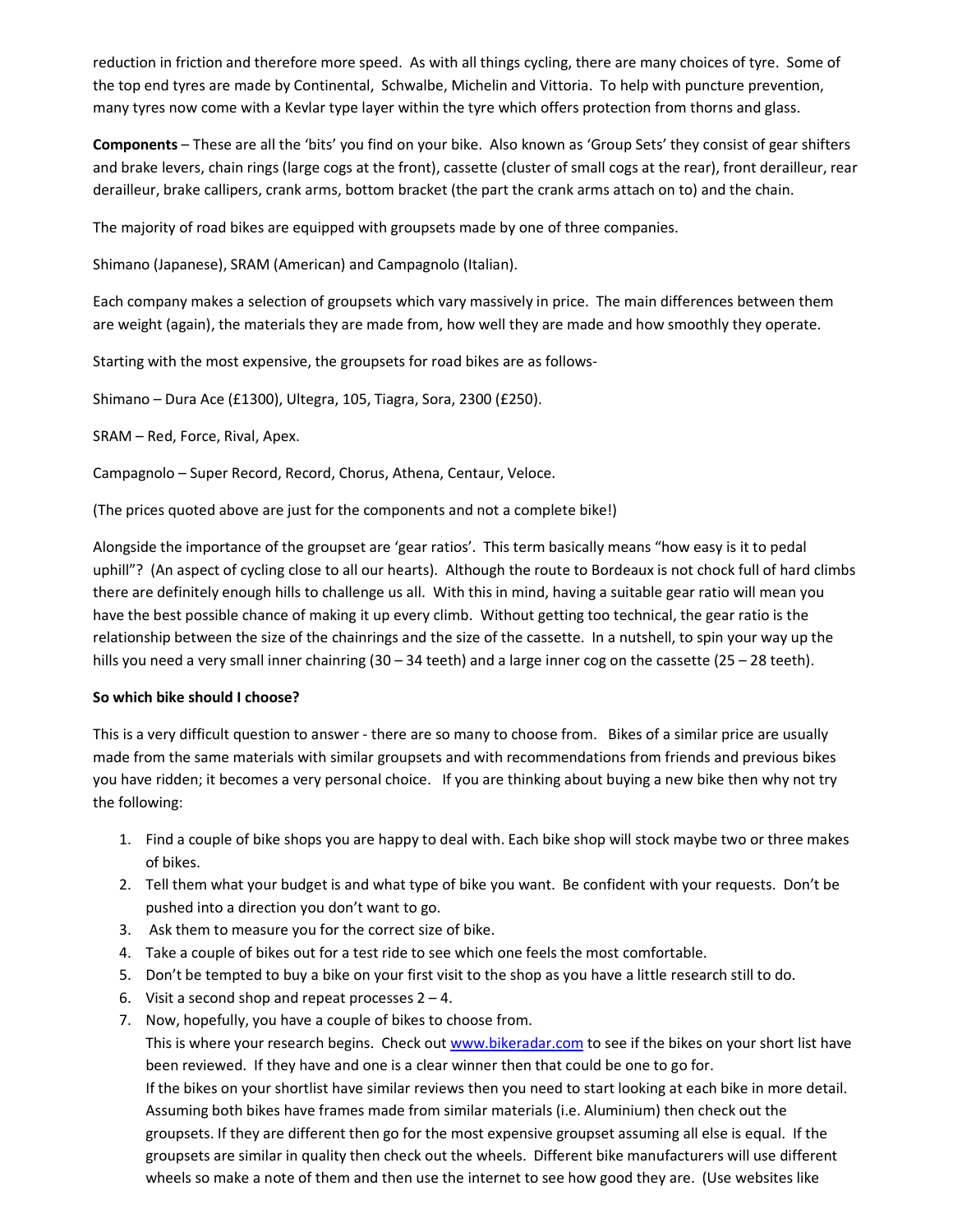Chain Reaction, Wiggle or Evans to see how much this set of wheels may cost you. Use www.bikeradar.com again to see if there is a review of your wheels).

- 8. If you are still undecided between a couple of bikes then take them both for a test ride again. This is a process not to be rushed. You are going to be spending a lot of your hard earned cash on something you are going to be sitting on for a long, long time.
- 9. Once you have made your decision start searching the internet to see if you can buy the bike for less than the shop price. If you can find it cheaper, print off the web page and take it back to the shop. Most shops will price match the internet price as they need your custom.
- 10. Don't stop there see if the bike shop will throw anything else in for the price of the bike such as a pair of pedals (believe it or not but expensive new bikes don't come with pedals) or a set of lights, a pair of cycling shoes or a free service package. The more you are spending the more you can haggle for.
- 11. If the shop won't match the internet price then you have two options
	- a. Pay the shop price not forgetting to haggle for a few extras.
	- b. Buy off the internet. If you do then try to use one of our sponsors such as Wiggle or Chain Reaction as PROPs receives a contribution from these companies whenever we shop there. (Please follow the instructions on the PfP website). There are disadvantages with buying a bike online. The bike will need to be assembled when you receive it. You won't have the convenience of returning it to the shop if anything goes wrong and you won't be able to haggle on price or free extras.

Or is life too short?

## A few recommendations

It wouldn't be fair to end this article without naming a few bikes which have had excellent reviews in some of the many bike magazines or ones which have gone down well with Pedal for PROPs riders.

## Sub £500 Range

Carrera Bikes from Halfords. Don't be put off buying a bike from Halfords. The Carrera range has an excellent selection of bikes for riders who are beginning their cycling adventure.

Fuji Absolute 3.0 hybrid scored a very solid 86% in 'Cycling Active' magazine review. Available through www.evanscycles.co.uk

## £500 - £750 Range

Trek 1.2 scored a whopping 90% in 'Cycling Active' magazine. Aluminium frame and carbon forks with Shimano Sora and Tiagra gears can't be bad for under £750. Take a look at www.trekbikes .com.

Specialized Secteur gets 4 out of 5 at Bike Radar – "It's comfortable, has a reassuring ride, looks great and is well spec'd for the money". You can't say fairer than that.

## £750 - £1000 Range

Boardman Bikes from Halfords. I know, Halfords again, but this is the only retailer that stocks Boardman bikes. These bikes have been a real hit with cyclists due to their very competitive price, great range of components, super light aluminium frame and carbon forks.

Specialized Dolce Elite, which is female specific bike, scored 44 out of 50 in 'Cycling Plus' magazine. As with the Boardman bike above - Aluminium frame with carbon forks and Tiagra groupset.